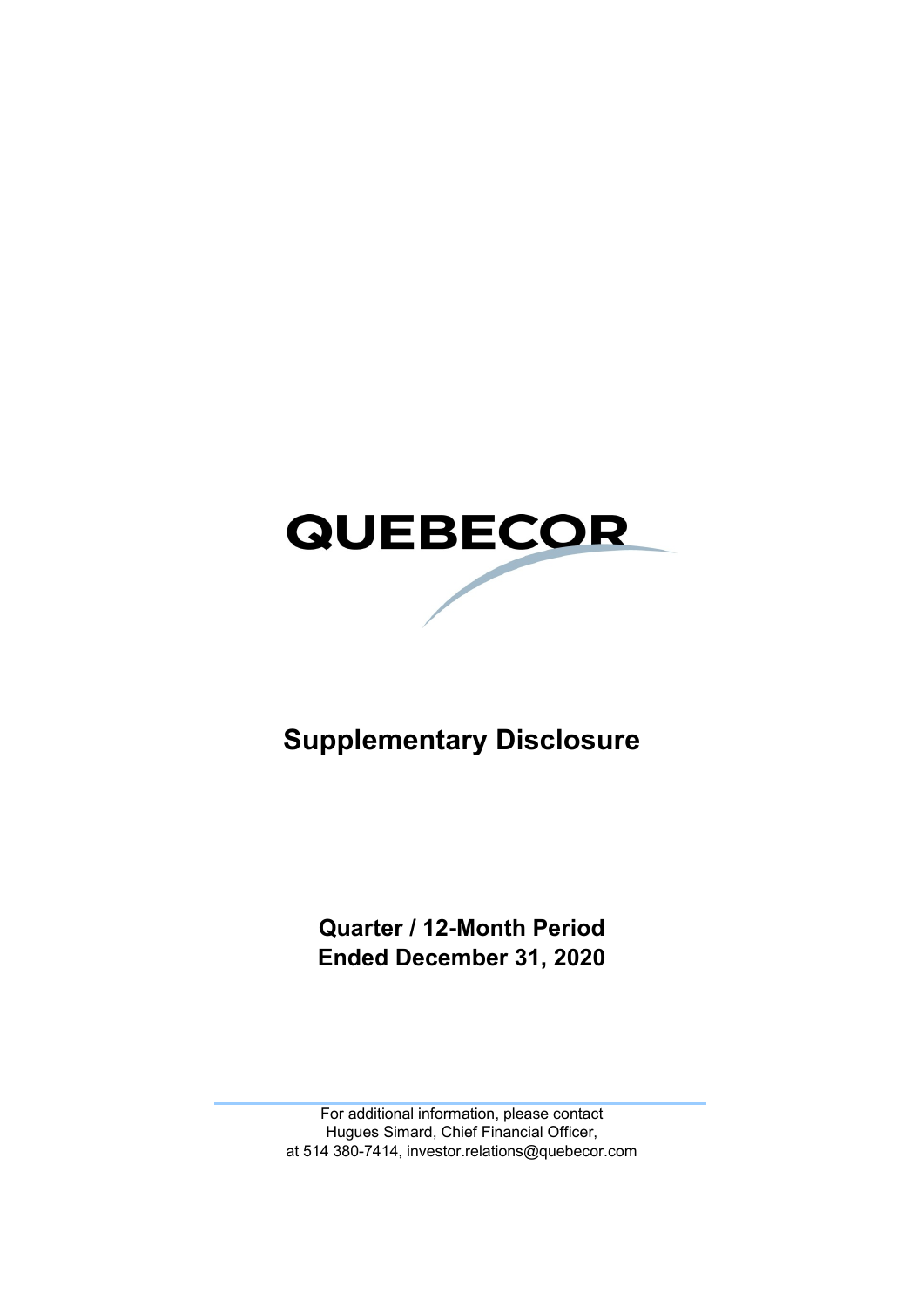### **Supplementary Disclosure December 31, 2020 Net Income Attributable to Shareholders**

|                                                                                                                                            | 4th Quarter |        | <b>Full Year</b> |        |
|--------------------------------------------------------------------------------------------------------------------------------------------|-------------|--------|------------------|--------|
|                                                                                                                                            | 2020        | 2019   | 2020             | 2019   |
| Net income per share (basic)                                                                                                               | \$0.64      | \$0.57 | \$2.41           | \$2.55 |
| Net income, before gains and losses on<br>valuation and translation of financial instruments,<br>unusual items and discontinued operations | \$0.66      | \$0.63 | \$2.36           | \$2.27 |

### **Reconciliation of earnings per share**

|                                                     | 4th Quarter |        |        | <b>Full Year</b> |  |
|-----------------------------------------------------|-------------|--------|--------|------------------|--|
|                                                     | 2020        | 2019   | 2020   | 2019             |  |
|                                                     |             |        |        |                  |  |
| Net income per share, before gains and losses on    |             |        |        |                  |  |
| valuation and translation of financial instruments, |             |        |        |                  |  |
| unusual items and discontinued operations           | \$0.66      | \$0.63 | \$2.36 | \$2.27           |  |
| Other adjusments <sup>1</sup> :                     |             |        |        |                  |  |
| Unusual items                                       | (0.02)      | (0.01) | (0.11) | (0.08)           |  |
| (Loss) gain on valuation and translation            |             |        |        |                  |  |
| of financial instruments                            | ۰           | (0.05) | 0.03   | (0.02)           |  |
| Discontinued operations                             |             |        | 0.13   | 0.38             |  |
| Total                                               | (0.02)      | (0.06) | 0.05   | 0.28             |  |
| Reported net income per share (basic)               | \$0.64      | \$0.57 | \$2.41 | \$2.55           |  |

<sup>1</sup> After taxes and non-controlling interest.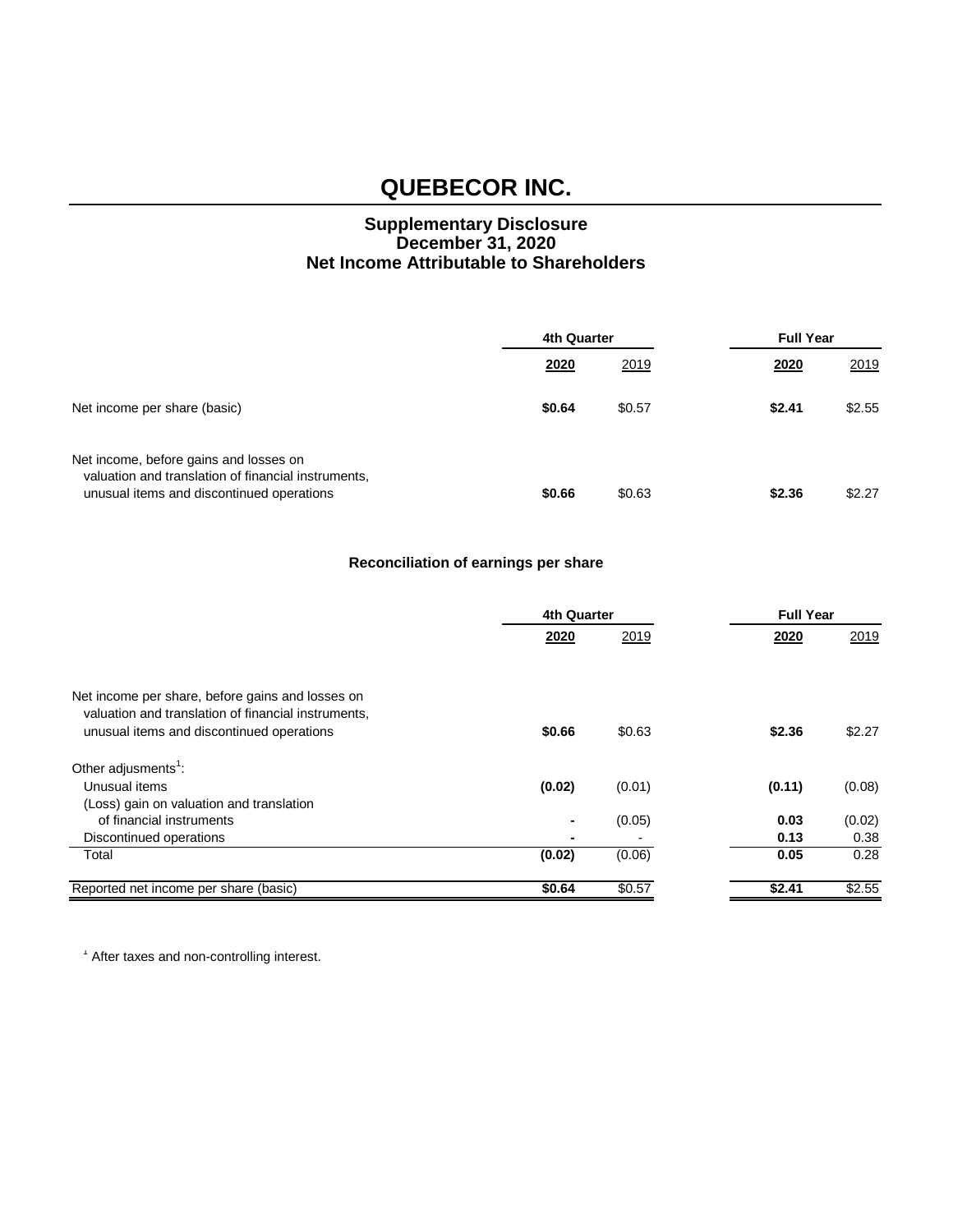#### **Supplementary Disclosure December 31, 2020 Capital Structure**

(all amounts in millions of Canadian dollars)

*Quebecor Inc.*

| Mortgage loan due in 2022                                                                 | \$ | 45.9    |
|-------------------------------------------------------------------------------------------|----|---------|
|                                                                                           | \$ | 45.9    |
| Quebecor Media Inc.                                                                       |    |         |
| Revolving credit facility due in 2022 (availability: \$300)                               | \$ |         |
| 5 3/4% Senior Notes due in 2023                                                           |    | 1,093.4 |
| 6 5/8% Senior Notes due in 2023                                                           |    | 500.0   |
|                                                                                           |    | 1,593.4 |
| <b>Videotron Ltd.</b>                                                                     |    |         |
| Revolving credit facility due in 2023 (availability: \$1,500)                             |    |         |
| 5% Senior Notes due in 2022                                                               |    | 1,018.0 |
| 5 3/8% Senior Notes due in 2024                                                           |    | 763.5   |
| 5 5/8% Senior Notes due in 2025                                                           |    | 400.0   |
| 5 3/4% Senior Notes due in 2026                                                           |    | 375.0   |
| 5 1/8% Senior Notes due in 2027                                                           |    | 763.5   |
| 4 1/2% Senior Notes due in 2030                                                           |    | 800.0   |
|                                                                                           |    | 4,120.0 |
| <b>TVA Group Inc.</b>                                                                     |    |         |
| Revolving credit facility due in 2022 (availability: \$75)                                |    | 27.1    |
|                                                                                           |    | 27.1    |
| Other debt                                                                                |    |         |
| <b>Total Quebecor Media Inc.</b>                                                          | \$ | 5,740.5 |
| TOTAL LONG-TERM DEBT 1                                                                    | \$ | 5,786.4 |
| Bank indebtedness                                                                         |    | 1.7     |
| Exchangeable debentures - Quebecor Inc.                                                   |    | 2.1     |
| Convertible debentures (cost if settled in cash at maturity) - Quebecor Inc. <sup>2</sup> |    | 150.0   |
| Lease liabilities                                                                         |    | 173.3   |
|                                                                                           |    |         |
| (Asset) liability related to derivative financial instruments                             |    | (597.1) |
| Cash and cash equivalents :                                                               |    |         |
| TVA Group Inc.                                                                            |    | 2.8     |
| Other                                                                                     |    | 133.9   |
|                                                                                           | S  | 136.7   |

 $1$  Excludes changes in the fair value of long-term debt related to hedged interest rate risk and financing fees. See Note 18 to Consolidated Financial Statements.

 $^2$  Based on the market value of a number of shares obtained by dividing the outstanding principal amount by the market price of a Quebecor Inc. Class B share on December 31, 2020, subject to a floor price of approximately \$26.20 and a ceiling price of approximately \$32.76.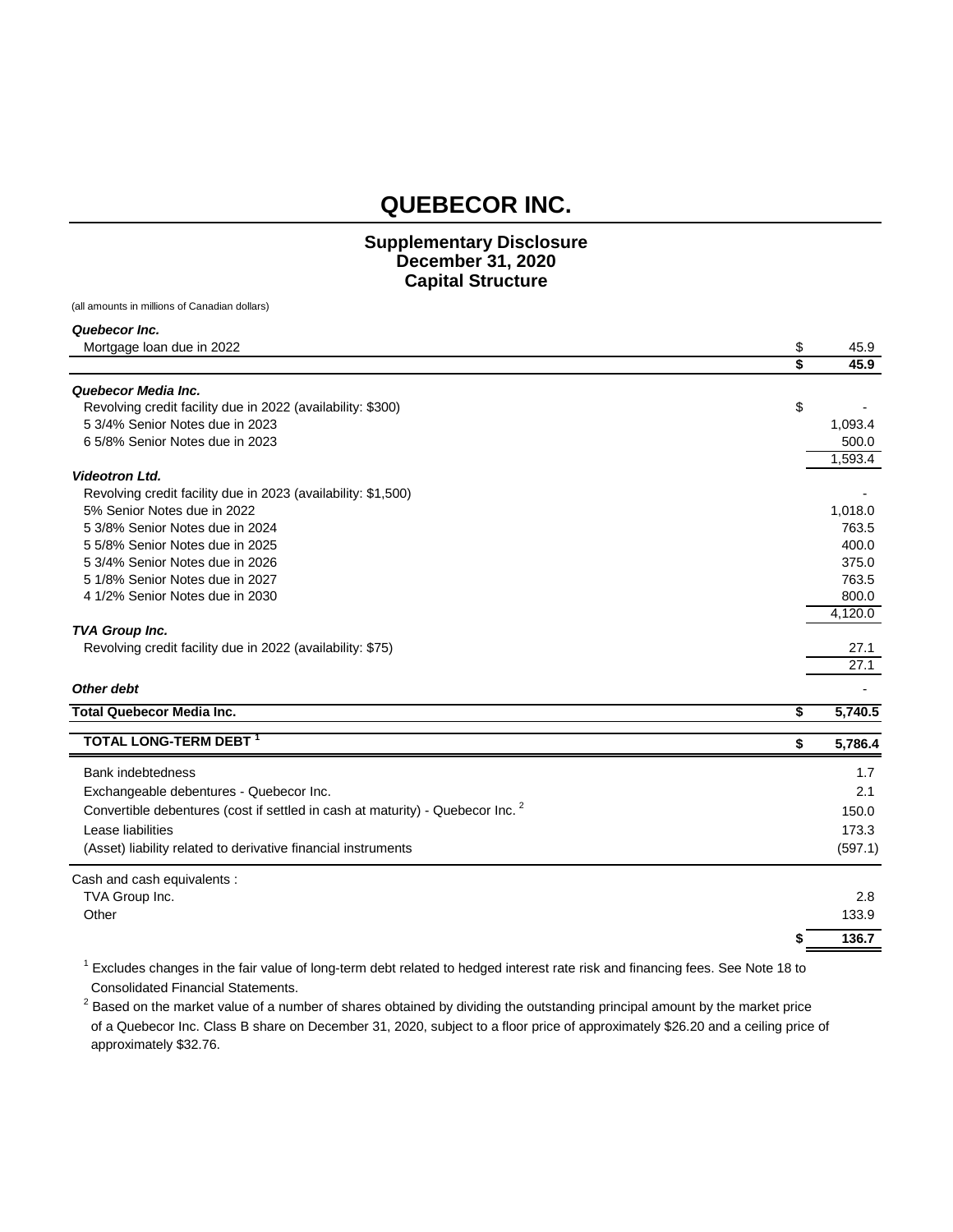### **Supplementary Disclosure December 31, 2020 Consolidated Net Debt Leverage Ratio**

(all amounts in millions of Canadian dollars, except ratios)

|                                                               | 2020          |               |               |               | 2019          |
|---------------------------------------------------------------|---------------|---------------|---------------|---------------|---------------|
|                                                               | <b>Dec 31</b> | <b>Sep 30</b> | <b>Jun 30</b> | <b>Mar 31</b> | <b>Dec 31</b> |
| Total long-term debt <sup>1</sup>                             | \$5.786.4     | \$5,952.1     | \$6.019.1     | \$6,224.4     | \$5,986.1     |
| Add (deduct):                                                 |               |               |               |               |               |
| (Asset) liability related to derivative financial instruments | (597.1)       | (798.6)       | (902.9)       | (1,043.9)     | (677.7)       |
| Lease liabilities                                             | 173.3         | 168.0         | 157.1         | 153.0         | 137.9         |
| Bank indebtedness                                             | 1.7           | 15.2          | 20.6          | 16.6          | 29.4          |
| Cash and cash equivalents                                     | (136.7)       | (40.7)        | (25.0)        | (43.8)        | (14.0)        |
| Consolidated net debt excluding convertible debentures        | \$5,227.6     | \$5,296.0     | \$5,268.9     | \$5,306.3     | \$5,461.7     |
| Divided by: trailing 12-month adjusted EBITDA                 | \$1,952.6     | \$1,920.3     | \$1,916.2     | \$1,895.5     | \$1,879.5     |
| Consolidated net debt leverage ratio                          | 2.68x         | 2.76x         | 2.75x         | 2.80x         | 2.91x         |

 $1$  Excludes changes in the fair value of long-term debt related to hedged interest rate risk and financing fees. See Note 18 to Consolidated Financial Statements.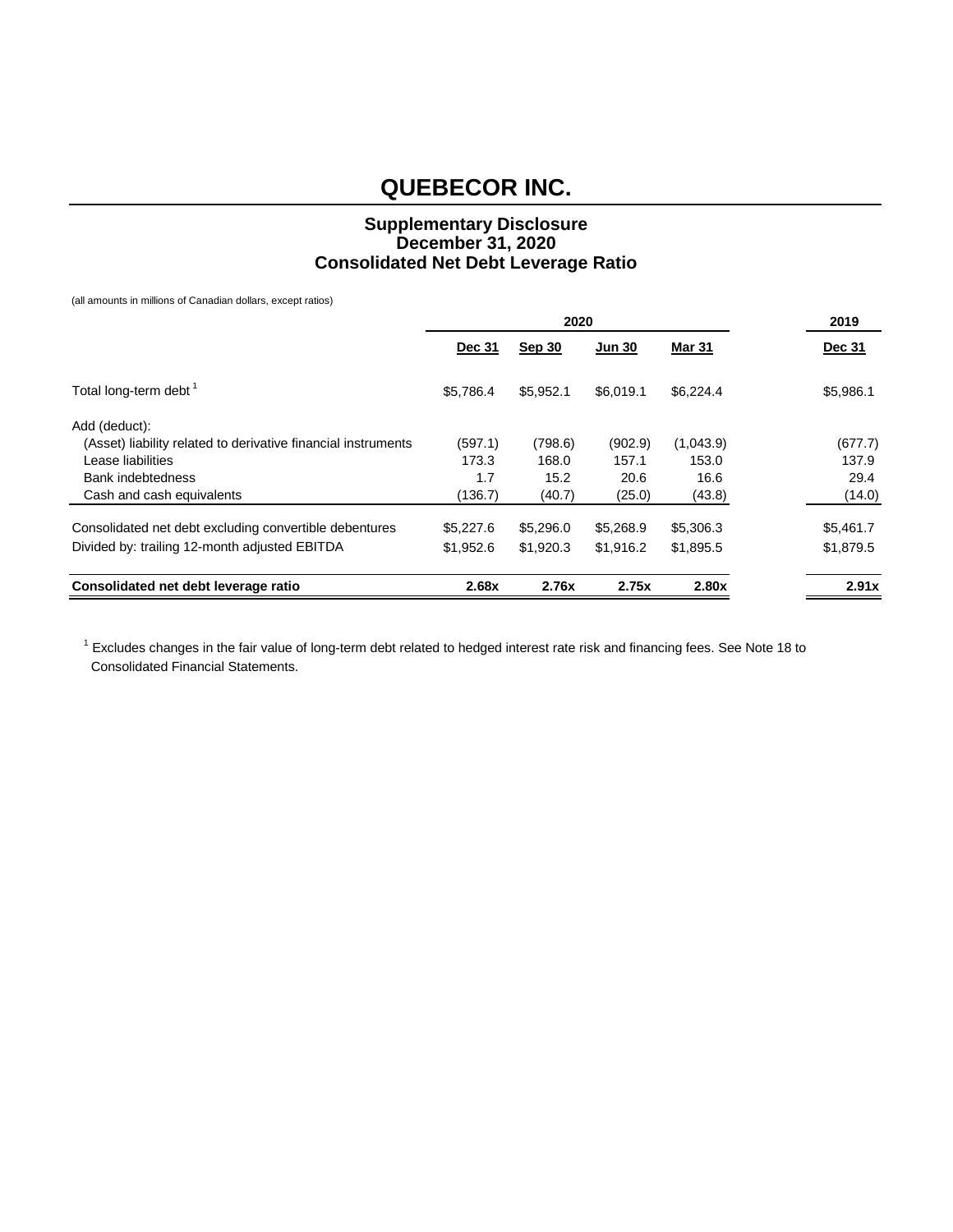## **TELECOMMUNICATIONS**

### **Supplementary Disclosure December 31, 2020 Operating Results**

|                                                |         | 2020               |            |               |           | 2019             |            |  |
|------------------------------------------------|---------|--------------------|------------|---------------|-----------|------------------|------------|--|
|                                                | Dec 31  | <b>Sep 30</b>      | Jun 30     | <b>Mar 31</b> |           | Dec 31           |            |  |
| Revenue-Generating Units ('000) <sup>1-2</sup> | 6,147.9 | 6,104.9            | 6,100.2    | 6,085.2       |           | 6,076.2          |            |  |
| Mobile Telephony Lines ('000)                  | 1,481.1 | 1,452.6            | 1,404.9    | 1,369.8       |           | 1,330.5          |            |  |
| Homes Passed ('000)                            | 2,994.7 | 2,983.3            | 2,970.9    | 2,958.0       |           | 2,950.1          |            |  |
| Internet Subscribers ('000) <sup>2</sup>       | 1,796.8 | 1,769.8            | 1,749.3    | 1,733.4       |           | 1,727.3          |            |  |
| Penetration of Homes Passed                    | 60.0%   | 59.3%              | 58.9%      | 58.6%         |           | 58.6%            |            |  |
| Television Subscribers ('000)                  | 1,475.6 | 1,481.8            | 1,497.3    | 1,512.1       |           | 1,531.8          |            |  |
| Penetration of Homes Passed                    | 49.3%   | 49.7%              | 50.4%      | 51.1%         |           | 51.9%            |            |  |
| Wireline Telephony Lines ('000) <sup>2</sup>   | 924.7   | 947.8              | 976.5      | 998.2         |           | 1,027.3          |            |  |
| Penetration of Homes Passed                    | 30.9%   | 31.8%              | 32.9%      | 33.7%         |           | 34.8%            |            |  |
| Over-the-Top Video Subscribers ('000)          | 469.7   | 452.9              | 472.2      | 471.7         |           | 459.3            |            |  |
|                                                |         | <b>4th Quarter</b> |            |               |           | <b>Full Year</b> |            |  |
|                                                | 2020    | 2019               | <b>VAR</b> |               | 2020      | 2019             | <b>VAR</b> |  |
| (in millions)                                  |         |                    |            |               |           |                  |            |  |
| Revenues                                       |         |                    |            |               |           |                  |            |  |
| Internet                                       | \$292.3 | \$282.7            | 3.4%       |               | \$1,131.4 | \$1,114.3        | 1.5%       |  |
| Television                                     | 220.0   | 239.5              | $-8.1%$    |               | 903.6     | 974.4            | $-7.3%$    |  |
| Mobile Telephony                               | 170.2   | 157.2              | 8.3%       |               | 658.5     | 600.7            | 9.6%       |  |
| Wireline Telephony                             | 83.3    | 83.7               | $-0.5%$    |               | 338.4     | 341.1            | $-0.8%$    |  |
| <b>Equipment Sales</b>                         | 128.4   | 99.6               | 28.9%      |               | 408.9     | 269.8            | 51.6%      |  |
| Other                                          | 46.6    | 44.5               | 4.7%       |               | 181.7     | 175.8            | 3.4%       |  |
| Videotron                                      | 940.8   | 907.2              | 3.7%       |               | 3,622.5   | 3,476.1          | 4.2%       |  |
| <b>Retail and Eliminations</b>                 | 0.1     | 1.4                |            |               | 0.1       | 4.3              |            |  |
| Telecommunications                             | \$940.9 | \$908.6            | 3.6%       |               | \$3,622.6 | \$3,480.4        | 4.1%       |  |
| <b>Adjusted EBITDA</b>                         |         |                    |            |               |           |                  |            |  |
| Videotron                                      | \$481.7 | \$462.5            |            |               | \$1,864.4 | \$1,802.8        |            |  |
| Retail                                         | 0.0     | 0.2                |            |               | 0.0       | 0.6              |            |  |
| Telecommunications                             | \$481.7 | \$462.7            | 4.1%       |               | \$1,864.4 | \$1,803.4        | 3.4%       |  |
| Cash flows used for:                           |         |                    |            |               |           |                  |            |  |
| Additions to PP&E                              | \$117.0 | \$115.6            |            |               | \$429.3   | \$476.8          |            |  |
| Additions to Intangible Assets                 | 14.4    | 65.7               |            |               | 180.1     | 468.0            |            |  |
| Telecommunications                             | \$131.4 | \$181.3            | $-27.5%$   |               | \$609.4   | \$944.8          | $-35.5%$   |  |
|                                                |         |                    |            |               |           |                  |            |  |
| Mobile Telephony ABPU <sup>3</sup>             | \$50.52 | \$51.89            |            |               | \$50.85   | \$52.56          |            |  |
| Total ABPU <sup>3</sup>                        | \$50.21 | \$49.99            |            |               | \$49.94   | \$50.00          |            |  |

<sup>1</sup> Revenue-generating units (" RGUs ") are the sum of subscriptions to the television, Internet access and Club illico over-the-top video services, plus subscriber connections to the wireline and mobile telephony services.

 $^2$  Internet subscribers and wireline telephony lines were adjusted as at the end of March 31, June 30 and September 30, 2020 to correct an irregularity identified in the RGU growth compilation systems.

<sup>3</sup> Average billing per unit ("ABPU ") is an indicator used to measure monthly average subscription billing per revenue-generating unit.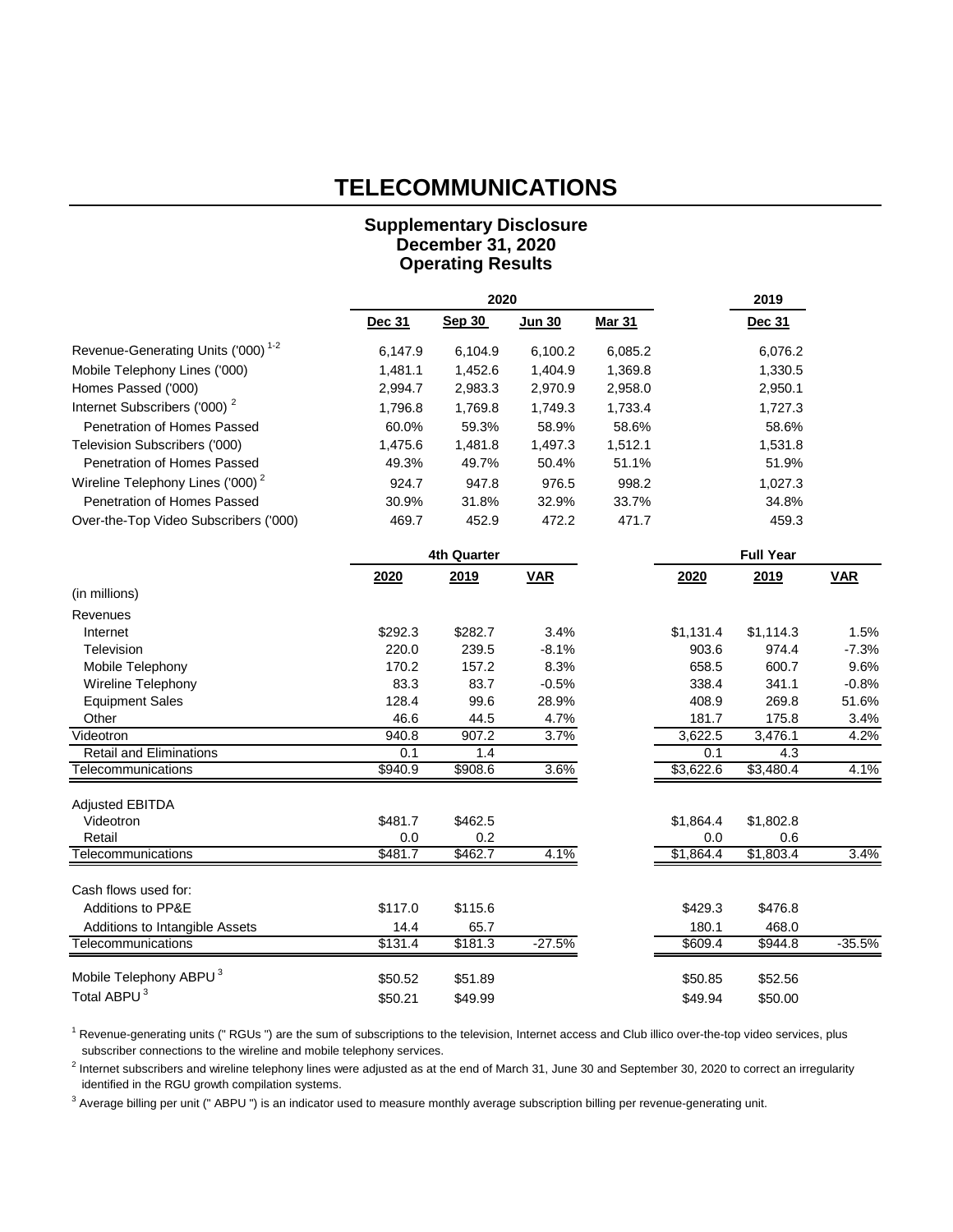### **Supplementary Disclosure December 31, 2020 Shares Held in Subsidiaries**

|                                    | <b>Number</b> |            |            |  |
|------------------------------------|---------------|------------|------------|--|
|                                    | of shares     | Equity (%) | Voting (%) |  |
| Shares held by Quebecor Inc.       |               |            |            |  |
| Quebecor Media Inc.                | 79,377,062    | 100.0%     | 100.0%     |  |
| Shares held by Quebecor Media Inc. |               |            |            |  |
| TVA Group Inc.                     | 29,539,364    | 68.4%      | 99.9%      |  |